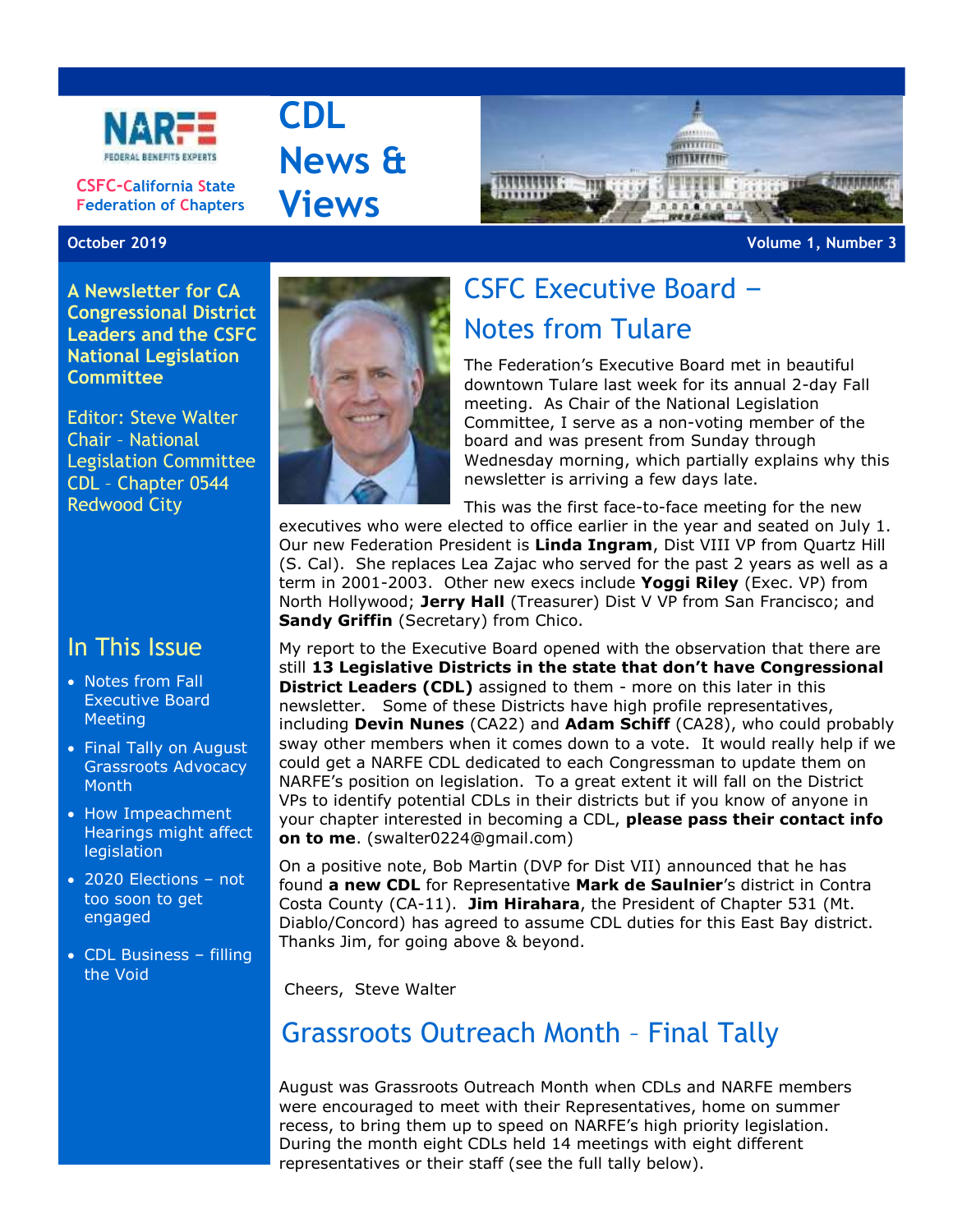#### **Dates Congress will be in recess during the remainder of 2019:**

- **Oct 1 – 14**
- **Nov 1 – 8**
- **Nov 22 – Dec 2**
- **Dec 13 – 31**

**Use these dates to schedule visits with your representative or their District Office staff.**

#### **\$\$ for Travel!**

**I learned at the Tulare meeting that if you have to drive more than about ten miles to get to the District Office you are allowed to claim mileage. Our National Legislation Committee has a budget of about \$3000 to cover travel costs for CDLs when they are traveling to meet with their Congressional rep or their staffs.** 

**I will be writing more about this in next month's newsletter after I get my facts straight.**



**1 - DVP Gregg Pericich and CDL Dennis Niles meet with Rep. Nanette Barragan**

Given that there are 53 Congressional Districts, that means we're batting **only about 15%**. This is frankly not a great result. I encourage each of you to take advantage of the remaining weeks this year that Congress will be in recess to make contact with your Congressional District office to share NARFE's positions on important legislation. Both houses are in recess this week, the last week in November (Thanksgiving week) and the last two weeks of December. In addition the House will be off the first week in November. Call now to make your appointment.

| <b>CA</b><br><b>District</b> | Congressperson           | <b>CDL</b>           | Chapter/City             | Date of<br><b>Visit</b> |
|------------------------------|--------------------------|----------------------|--------------------------|-------------------------|
| $\mathcal{P}$                | Jared Huffman            | <b>Bjorn Stumer</b>  | 400 - Marin County       | 27-Aug                  |
| 5                            | Mike Thompson            | <b>Bob Boucher</b>   | 281 - Napa County        | 4-Aug                   |
| 5                            | Mike Thompson            | <b>Bob Boucher</b>   | 281 - Napa County        | 16-Aug                  |
| 9                            | Jerry McNerney           | Gaylin Zeigler       | 1718 - Delta             | 5-Aug                   |
| 9                            | Jerry McNerney           | Gaylin Zeigler       | 1718 - Delta             | 29-Aug                  |
| 11                           | Mark DeSaulnier          | <b>Robert Martin</b> | 531 - Concord/Mt Diablo  | 22-Aug                  |
| 18                           | Anna Eshoo               | Steve Walter         | 544 - Redwood City       | 19-Aug                  |
| 20                           | Jimmy Panetta            | Forney Lundy         | 1496 - Salinas           | 1-Aug                   |
| 32                           | Grace Napolitano         | Gloria<br>Gandara    | 388 E San Gabriel Valley | 12-Aug                  |
| 44                           | Nanette Diaz<br>Barragan | <b>Dennis Niles</b>  | 2323 - Dominguez Hills   | 7-Aug                   |
| 44                           | Nanette Diaz<br>Barragan | <b>Dennis Niles</b>  | 2323 - Dominguez Hills   | 9-Aug                   |
| 44                           | Nanette Diaz<br>Barragan | <b>Dennis Niles</b>  | 2323 - Dominguez Hills   | 22-Aug                  |

# **Impeachment Inquiry may delay legislation this Fall**

The historic decision by Speaker of the House Nancy Pelosi to open a formal impeachment inquiry against President Trump will likely delay much legislative action over the course of the investigation. Even if impeachment hearings are fast-tracked, it's not expected that a vote on impeachment could happen before mid-November. On the bright side, Congress has already passed - and the President signed - a temporary budget deal that will keep the government running until Thanksgiving. This continuing resolution **avoids a government shutdown** until at least Nov. 21 by maintaining agency funding at 2019 levels. However, instead using the 7 weeks between now and then to reconcile 2020 budget differences, it is expected that both Congress and the Administration will be distracted by both impeachment hearings in Congress and the media attention this will bring.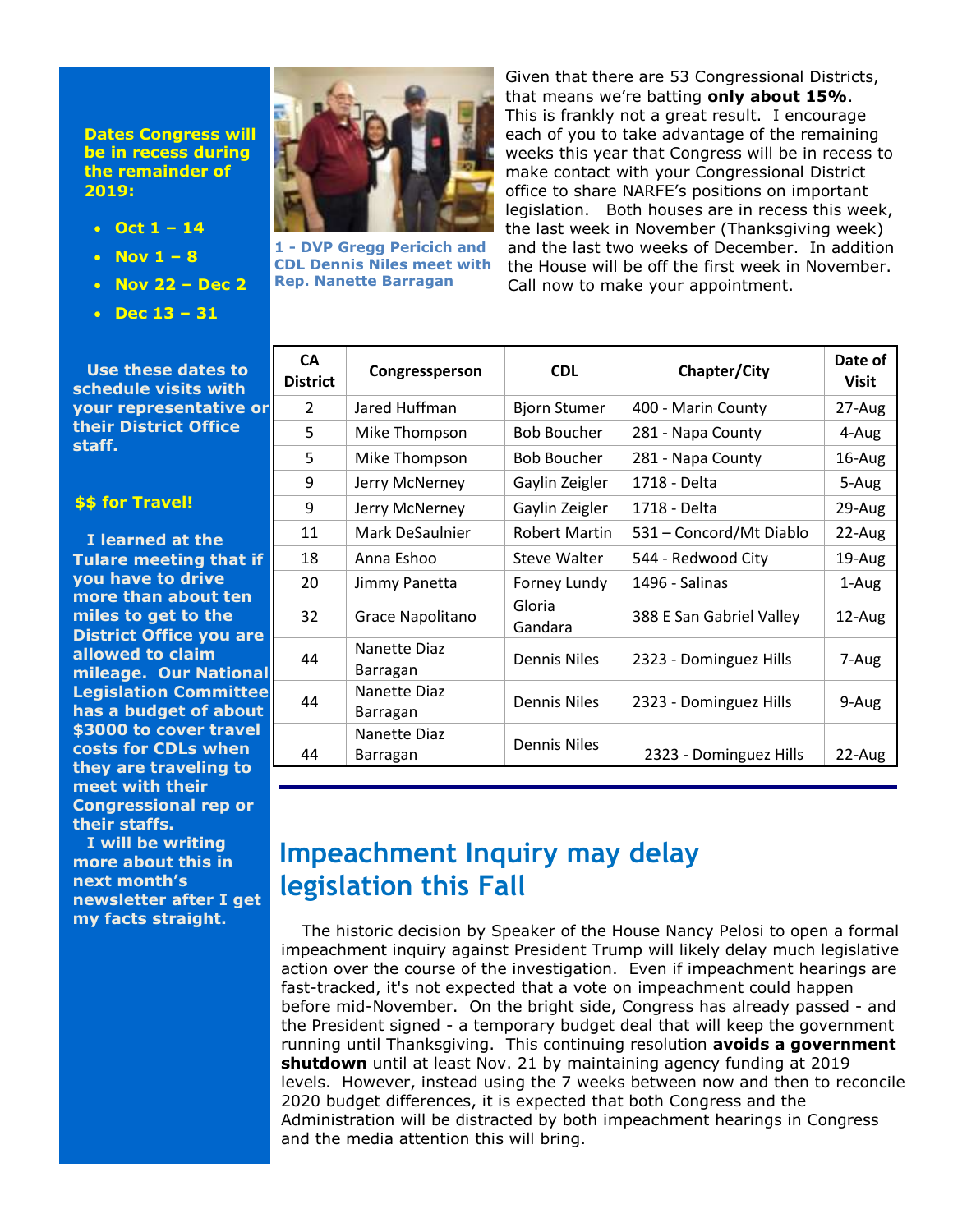There could be a silver lining to these dark clouds however. NARFEsupported bills could sneak through as amendments to larger must-pass legislation. If this were to happen it would likely be for legislation that has already been approved by committee and enjoys general support. For example, the WEP reform bill has enjoyed bi-partisan support for years but has never been of a high enough profile to be passed along for a vote of the full Congress. If a Congressman or Senator were ask to have it included as an amendment to a higher profile bill - say the Firearms Background Check reform that both Congress & Administration say they want approved before the 2020 elections - the WEP reform could slip through without much attention. Though the chances of this happening are probably slim, it is this sort of focused lobbying of our representatives that could make a **difference***.*

### The 2020 Elections are closer than you think.

#### **CDLs are NARFE's "feet on the ground" to evaluate potential candidates for Congress**

The [2020 U.S. House of Representatives](https://ballotpedia.org/United_States_House_of_Representatives_elections,_2020) elections in [California](https://ballotpedia.org/California) will take place on [November 3, 2020.](https://ballotpedia.org/United_States_Congress_elections,_2020) Voters **will elect 53 candidates to serve in the [U.S. House](https://ballotpedia.org/U.S._House)** from each of the state's 53 congressional districts. Which candidates run in this election will, in part, be determined in a **primary election that will be held March 3, 2020**. The deadline for potential candidates to file to be included on the March 3 ballot is December 6, less than two months away.

Heading into the November 3 election, the Democratic Party holds **46 of 53**  congressional seats and both Senate seats. So far two incumbents have announced they will not run for re-election: **Susan Davis**, Democrat from San Diego, and **Paul Cook**, Republican from the San Bernardino area.

Davis represents a solidly Democratic district so it is likely she will be replaced by another Democrat.

In contrast, Cook's district gives Republicans **only a 4% advantage** when it comes to voter registration. The lone Democrat to have announced for this seat is **Christine Bubser**, an activist from Mammoth Lakes who has not held public office before. Four Republicans have announced for this primary fight. The LA Times suggests **Assemblyman Jay Obernolte** (R-Big Bear) has the lead because his Assembly district overlaps with two-thirds of the 8th Congressional District. Obernolte has previously praised Cook's record and says that he "intends to continue Congressman Cook's advocacy".

The 2020 election and the March primaries leading up to it are subjects that I will be covering regularly in future newsletters. The competitive races especially will require CDL involvement if we are to learn which candidates are most likely to endorse NARFE's legislative agenda. I would suggest that CDL's in all districts consider attending the leading candidates' campaign rallies and ask to speak to the candidates about NARFE issues. This will accomplish several things:

1) We will get a clearer idea of which candidates are supportive of Feds;

2) The candidates will have to consider Feds as part of their constituency and, if they win, will already know about us and our concerns;

3) NARF-PAC will need knowledge of candidates' position if they choose to contribute to their campaigns in either the primary or November elections.

**CA Congressional Reps who have chosen not to run for re-election. Lifetime NARFE voting record is shown in ( ).**

Paul Cook CA 8 San Bernardino REP(48%)

Susan Davis CA53 San Diego DEM(95%)